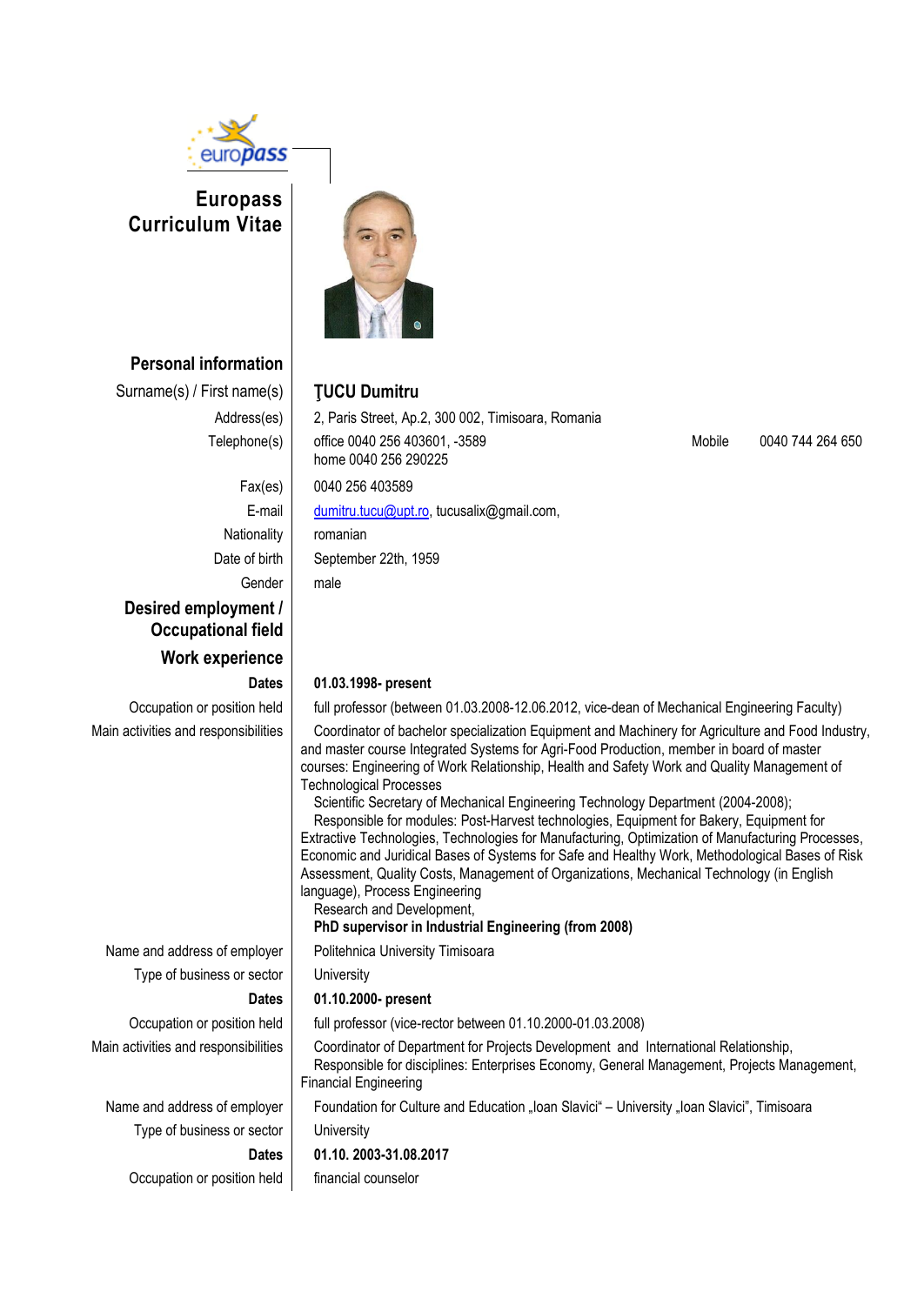Main activities and responsibilities | Expertise and consultancy

Occupation or position held expert counselor Type of business or sector **Consultancy**, Public Representative

Name and address of employer Timisoara City Council Type of business or sector  $\parallel$  Public Representative

Type of business or sector | University

Type of business or sector | University

Type of business or sector | University

Occupation or position held production engineer

Type of business or sector Farm Production **Education and training**

Name and address of employer S.C. AMBASADOR PLUS S.R.L. Timisoara Type of business or sector | Business in manufacturing Machines and Equipment for Food Industry **Dates 01.01.2001-01.12.2008** Main activities and responsibilities  $\parallel$  Consultancy, evaluation, expertise for laws for education Name and address of employer | Romanian Parliament-Chamber of Deputies

# **Dates 01.07.2004-01.06.2008**

Occupation or position held elected counselor - local representative

Main activities and responsibilities | Public representative, initiating and promoting local decisions in Timisoara City

### **Dates 01.03.1996-01.03.1998**

Occupation or position held | assistant professor, Mechanical Engineering Faculty

Main activities and responsibilities **Coordinator of Specialization Equipment for Food Industry**, responsible for disciplines: Mechanical Technology (in English language), Equipment for Bakery, Equipment for Extractive Technologies, Technologies for Manufacturing, Optimization of Manufacturing Processes

Name and address of employer | "Politechnica" University of Timisoara

### **Dates 01.03.1993-01.03.1996**

Occupation or position held | lecturer, Mechanical Engineering Faculty

Main activities and responsibilities **Coordinator of Specialization Equipment for Food Industry, responsible for disciplines: Mechanical** Technology (in English language), Equipment for Bakery, Equipment for Extractive Technologies, Technologies for Manufacturing, Optimization of Manufacturing Processes

Name and address of employer | "Politechnica "University of Timisoara

### **Dates 01.10.1989-01.03.1993**

Occupation or position held | assistant, Mechanical Engineering Faculty

Main activities and responsibilities **Coordinator of Specialization Equipment for Food Industry, responsible for disciplines: Mechanical** Technology, Equipment for Bakery, Equipment for Extractive Technologies, Technologies for Manufacturing, Optimization of Manufacturing Processes

Name and address of employer | "Politechnica "University of Timisoara

## **Dates 15.09.1986-01.10.1989**

Occupation or position held design engineer, research engineer

Main activities and responsibilities **Researches and designing Equipment for Food Industry**, project responsible for many equipment, technical assistance in manufacturing, consultancy

Name and address of employer | Researches Institute for Equipment in Agriculture and Food Industry – Timisoara Branch

Type of business or sector | Innovation, Research and Development

### **Dates 15.09.1984-15.09.1986**

Main activities and responsibilities | Coordinator of Equipment for Mechanization in Farm Production, Coordinator of Repair Department, Responsible for Work Security

Name and address of employer Station for Agriculture Mechanization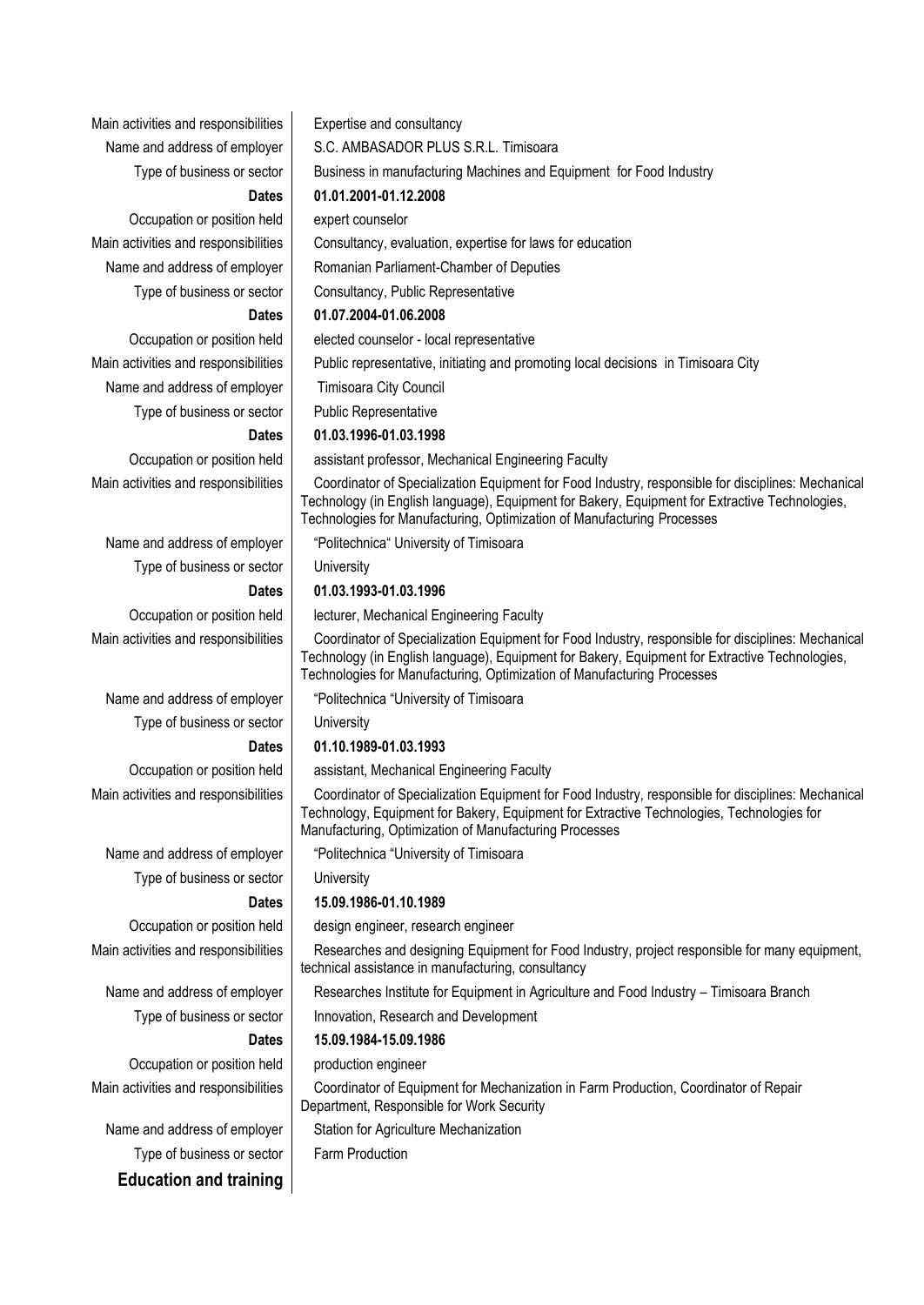# **Dates February 2010**

Title of qualification awarded Workshop "Good practice in Training Development" Principal subjects/occupational skills covered

Name and type of organization providing education and training

Principal subjects/occupational

Name and type of organization providing education and training

Principal subjects/occupational

Name and type of organization providing education and training

Principal subjects/occupational

Name and type of organization providing education and training

Principal subjects/occupational

Name and type of organization providing education and training

Level in national or international

### **Dates March-April 2010**

skills covered

skills covered

skills covered

skills covered

classification

Title of qualification awarded Trainer, COR 241205

Preparing of training; making of training activities; evaluation of training activities; application of special techniques and methods in training; training marketing; designing of training programs; organizing of training programs and service; evaluation, revision and quality assurance of training programs and training services

Train 2U, Timişoara

### **Dates August 2007**

Title of qualification awarded  $\parallel$  Expert in Public Administration Diploma Performing Management in Public Administration

Telford College of Arts and Technology, Telford, England, UK

National Institute of Administration

# **Dates April 2004**

Title of qualification awarded Trainer Diploma Agro-Bio Technologies

University of Zagreb, Faculty of Agriculture

# **Dates 01.10.1997-11.06.2001**

Title of qualification awarded Economist Firm's Management / Student

> West University in Timisoara, Economic Sciences Faculty, specialization: Firm's Management, Romania Diplomat economist

# **Dates 01.10 1990-14.04.1995**

Title of qualification awarded  $\parallel$  PhD Principal subjects/occupational skills covered Name and type of organization providing education and training

Level in national or international classification

Principal subjects/occupational skills covered Name and type of organization

providing education and training Level in national or international classification

Principal subjects/occupational skills covered

Materials' Technology, Title: Contributions for Optimization of Flexible Tubes Manufacturing

"Politechnica "University of Timisoara, P-ta Victoriei 2,

PhD Diploma

## **Dates September of 1979 – July of 1984**

Title of qualification awarded | Engineer Diploma (Merit Diploma) Machines for Agriculture

POLITEHNICA University of Timisoara, P-ta Victoriei 2,

Diplomat engineer

# **Dates September of 1974 – Iune of 1978**

Title of qualification awarded | Baccalaureate Diploma Mechanical Locksmith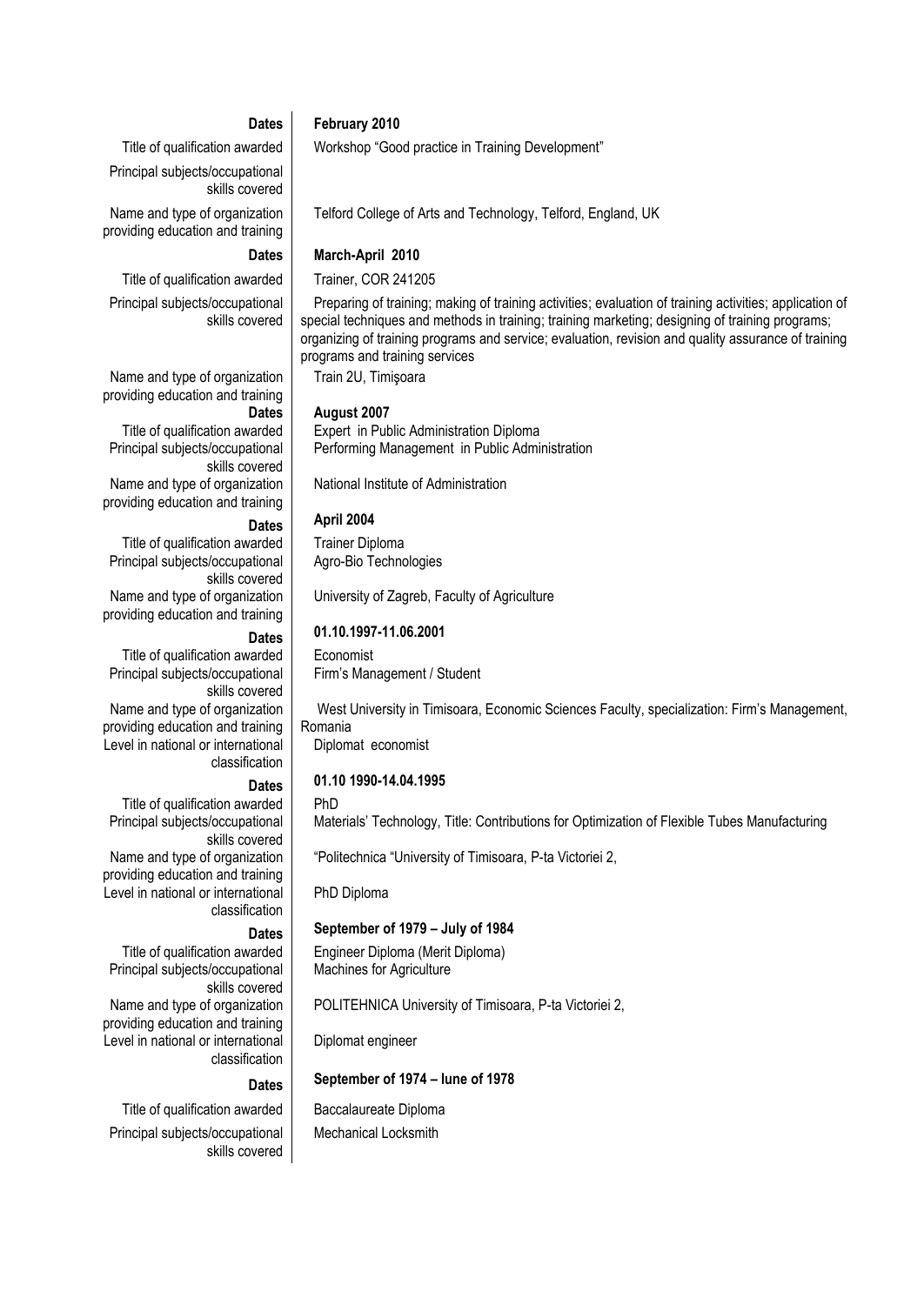Traian Lycée, Bd. Republicii Nr. 2, Drobeta Turnu Severin

Baccalaureate

Name and type of organization providing education and training

Level in national or international classification

# **Personal skills and competences**

Mother tongue(s) **Romanian**

Other

| Other language(s)                        |                                                                                                                                                                                                                                                                                                                                                                                                                                                                                                                                                                                                                   |         |                                    |                       |                 |                      |                 |                |                 |  |
|------------------------------------------|-------------------------------------------------------------------------------------------------------------------------------------------------------------------------------------------------------------------------------------------------------------------------------------------------------------------------------------------------------------------------------------------------------------------------------------------------------------------------------------------------------------------------------------------------------------------------------------------------------------------|---------|------------------------------------|-----------------------|-----------------|----------------------|-----------------|----------------|-----------------|--|
| Self-assessment                          | Understanding                                                                                                                                                                                                                                                                                                                                                                                                                                                                                                                                                                                                     |         | <b>Speaking</b>                    |                       |                 |                      | Writing         |                |                 |  |
| European level (*)                       | Listening                                                                                                                                                                                                                                                                                                                                                                                                                                                                                                                                                                                                         | Reading |                                    | Spoken<br>interaction |                 | Spoken<br>production |                 |                |                 |  |
| English                                  | C <sub>1</sub>                                                                                                                                                                                                                                                                                                                                                                                                                                                                                                                                                                                                    |         | proficient user C1 proficient user | C <sub>1</sub>        | proficient user | C <sub>1</sub>       | proficient user | C <sub>1</sub> | proficient user |  |
| French                                   | C1                                                                                                                                                                                                                                                                                                                                                                                                                                                                                                                                                                                                                |         | proficient user C1 proficient user | C <sub>1</sub>        | proficient user | C <sub>1</sub>       | proficient user | C <sub>1</sub> | proficient user |  |
|                                          | (*) Common European Framework of Reference for Languages                                                                                                                                                                                                                                                                                                                                                                                                                                                                                                                                                          |         |                                    |                       |                 |                      |                 |                |                 |  |
| Social skills and competences            | Member of University Horizons Association (AOU), from 1996                                                                                                                                                                                                                                                                                                                                                                                                                                                                                                                                                        |         |                                    |                       |                 |                      |                 |                |                 |  |
| Organisational skills and<br>competences | President of association 'Societatea pentru Energii Regenerabile a AGIR', from 2009<br>$\bullet$<br>Vice-president of Romanian Academy for Agriculture and Forestry Sciences-Timisoara<br>Branch, from 2013<br>Corresponding member of Romanian Academy for Agriculture and Forestry Sciences<br>$\bullet$<br>(from 2011)                                                                                                                                                                                                                                                                                         |         |                                    |                       |                 |                      |                 |                |                 |  |
|                                          | Member of Balkan Environment Association, from 2004<br>$\bullet$                                                                                                                                                                                                                                                                                                                                                                                                                                                                                                                                                  |         |                                    |                       |                 |                      |                 |                |                 |  |
|                                          | Member of ISEKI Food Association Wien, from 2010<br>٠<br>Member of EurAgEng from 2010<br>$\bullet$                                                                                                                                                                                                                                                                                                                                                                                                                                                                                                                |         |                                    |                       |                 |                      |                 |                |                 |  |
|                                          | Member of Romanian Association for Non-Conventional Technologies, from 1998<br>$\bullet$                                                                                                                                                                                                                                                                                                                                                                                                                                                                                                                          |         |                                    |                       |                 |                      |                 |                |                 |  |
|                                          | Member of AGIR (General Association of Engineers from Romania), from 1995<br>$\bullet$                                                                                                                                                                                                                                                                                                                                                                                                                                                                                                                            |         |                                    |                       |                 |                      |                 |                |                 |  |
|                                          | Member al ANEVAR (National association for Real Estate Evaluators from Romania) from<br>$\bullet$                                                                                                                                                                                                                                                                                                                                                                                                                                                                                                                 |         |                                    |                       |                 |                      |                 |                |                 |  |
|                                          | 2002                                                                                                                                                                                                                                                                                                                                                                                                                                                                                                                                                                                                              |         |                                    |                       |                 |                      |                 |                |                 |  |
|                                          | Member Of International Freeze Drying Association, from 2002<br>Project Coordinator of Lifelong Learning Programme Project: "Technological Parks for                                                                                                                                                                                                                                                                                                                                                                                                                                                              |         |                                    |                       |                 |                      |                 |                |                 |  |
|                                          | Innovation and Trans-European Cooperation", Nr. 135741-LLP-1-2007-1-RO-KA3-KA3MP, financed                                                                                                                                                                                                                                                                                                                                                                                                                                                                                                                        |         |                                    |                       |                 |                      |                 |                |                 |  |
|                                          | by Education, Audiovisual and Culture Executive Agency, 2008-2009                                                                                                                                                                                                                                                                                                                                                                                                                                                                                                                                                 |         |                                    |                       |                 |                      |                 |                |                 |  |
|                                          | Local Coordinator (UPT) of CEEPUS project 'Agriculture and Environment in XXI                                                                                                                                                                                                                                                                                                                                                                                                                                                                                                                                     |         |                                    |                       |                 |                      |                 |                |                 |  |
|                                          | Century', in partnership with other 22 Universities from Hungary, Poland, Macedonia, Albania,<br>Austria, Bulgaria, Croatia, Czeh and Slovak Republic, 2001-2018                                                                                                                                                                                                                                                                                                                                                                                                                                                  |         |                                    |                       |                 |                      |                 |                |                 |  |
|                                          | Key Expert for courses Cultural Management and Project Management in the project<br>"CULTURA – POARTĂ DESCHISĂ DE TINERELE TALENTE ÎNTRE LOCUITORII DIN REGIUNEA<br>TRANSFRONTALIERĂ ROMÂNIA- SERBIA, Programul de Vecinatate Romania - Serbia 2004 - 2006,<br>Phare CBC 2006/018-448.01.02.19, year 2009                                                                                                                                                                                                                                                                                                         |         |                                    |                       |                 |                      |                 |                |                 |  |
|                                          | Course director for Cultural Management and Project Management in the project Memoria<br>traditiilor populare, punte intre locuitorii zonei transfrontaliere România - Serbia, Programul de<br>Vecinatate România - Serbia, RO 2004/016-943.01.02.17., 2007-2008                                                                                                                                                                                                                                                                                                                                                  |         |                                    |                       |                 |                      |                 |                |                 |  |
|                                          | Member of board of the project "The routes of the cultural cooperation in the<br>cross-borders region Romania-Serbia&Montenegro", responsible for courses<br>Cultural Management and Project Management, PHARE project, 2005-2006<br>Member of the Evaluation staff of the developing – research units (on the behalf of the Ministry<br>of Education and National Agency for Research), for Technologies, materials and mechanic products<br>Equipment in agriculture, Micro & Nanotechnologies and Safe and Healthy Systems<br>Mamber of the Mechanical Engineering Equility Council HDT 1006 2012 2016 procent |         |                                    |                       |                 |                      |                 |                |                 |  |

- Member of the Mechanical Engineering Faculty Council -UPT, 1996-2012, 2016-present
- Member of the Politehnica University Senat in Timisoara, 2008-present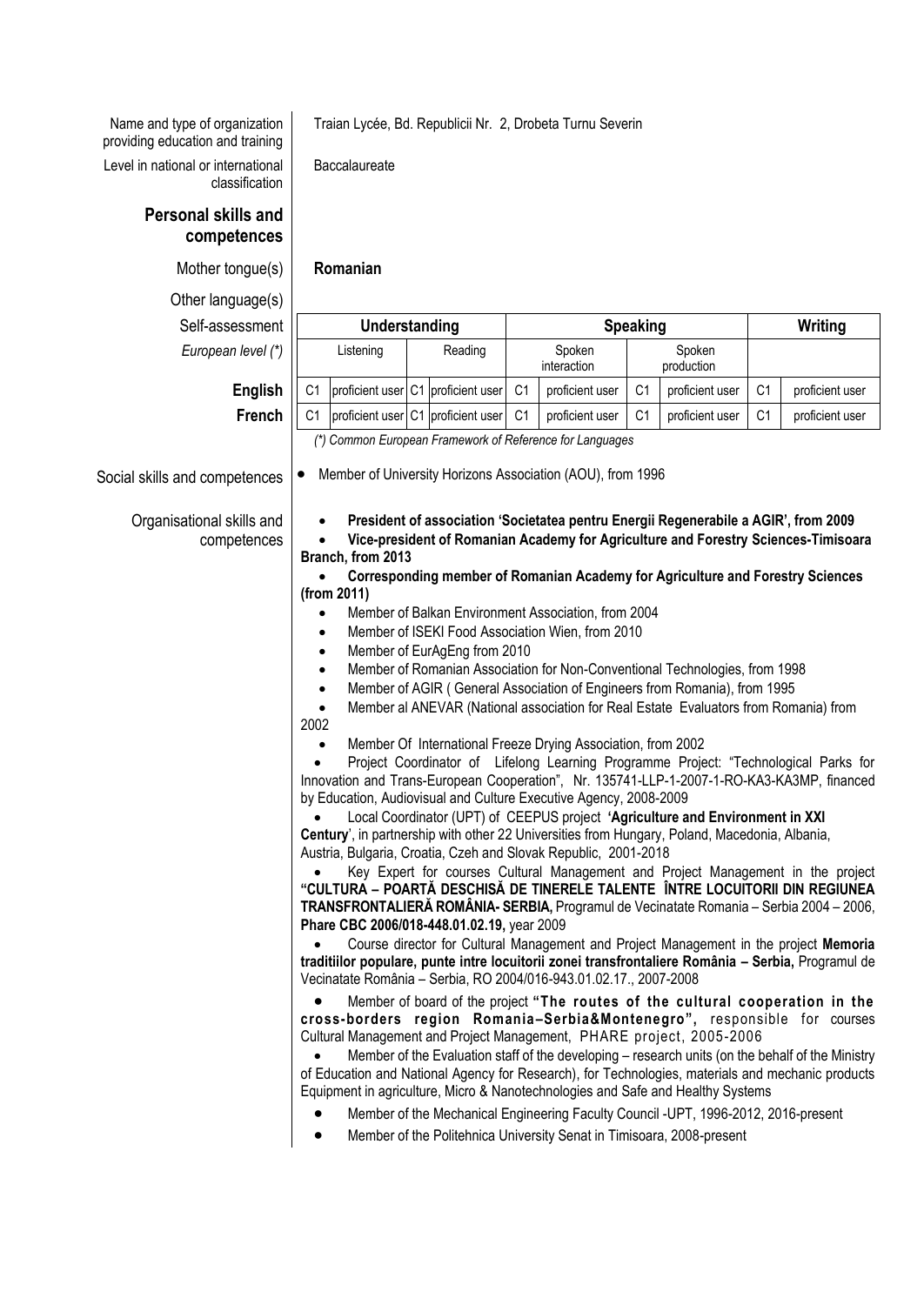| Technical skills and<br>competences | Visiting professor: University Szent Istvan Budapest (2000), University losip Juraj Strossmeyer,<br>Osijek Croatia - 2002, University for Agricultural Sciences Nitra, Slovakia - 2003, University of Zagreb,<br>Croatia - 2004, 2006, University of South Bohemia Ceske Budejowice-2008, 2010, 2013, 2014, 2015,<br>2016, 2017, College of Nyiaregyhaza 2011, Technical University Dresden-2009, University of<br>Hohenheim-2014, for cooperation in management of agri-food systems, project management and<br>manufacturing optimization                                                                                                                                                                                                                                                                                                                                   |  |  |  |  |
|-------------------------------------|-------------------------------------------------------------------------------------------------------------------------------------------------------------------------------------------------------------------------------------------------------------------------------------------------------------------------------------------------------------------------------------------------------------------------------------------------------------------------------------------------------------------------------------------------------------------------------------------------------------------------------------------------------------------------------------------------------------------------------------------------------------------------------------------------------------------------------------------------------------------------------|--|--|--|--|
|                                     | Chief of the research team: The integrated systems of fabrication, to within the framework of<br>Research Center for the integrated Engineering of the "Politehnica" University in Timisoara;<br>Member in International Scientific of Redactional Committee of Equipment and technology of<br>food production (Donetsk National University of Economics and Trade), Croatian Journal For Food<br>Sciences (Osijek-Croatia), Journal of Engineering Studies and Researches (Bacau), INMATECH<br>(Bucuresti)                                                                                                                                                                                                                                                                                                                                                                   |  |  |  |  |
|                                     | Deputy/Managing Editor of Acta Universitatis Cibiniensis. Series E: Food Technology                                                                                                                                                                                                                                                                                                                                                                                                                                                                                                                                                                                                                                                                                                                                                                                           |  |  |  |  |
|                                     | Course director for training Management in Public Relations, Traian Vuia, in the project<br>"Modernizarea activităților administrației publice în comunele Traian Vuia, Dumbrava și Mănăștur",<br>financed by EU, Phare 2002, RO 2002/000-586.03-02, 2005 July                                                                                                                                                                                                                                                                                                                                                                                                                                                                                                                                                                                                                |  |  |  |  |
|                                     | Course director for course CROSS-BORDER TRAINING PROGRAM FOR THE SPECIALISTS<br>EMPLOYED AT CITY HALL OF TIMIŞOARA AND SZEGED, PHARE CBC PROJECT RO 2002/000-<br>628-03-47                                                                                                                                                                                                                                                                                                                                                                                                                                                                                                                                                                                                                                                                                                    |  |  |  |  |
|                                     | Coordinator of the Summer International School called : "Food Industry technologies and<br>nourishment";<br>Member of CNATDCU, Commission for Industrial Industry and Management (2012-2016)<br>Experience of over 20 year coordinating the organization of scientific conferences having 8<br>editions of the International Conference of Integrated Systems for Agri-food Production (SIPA)<br>as Chairman of International Committee (President of International Organizing Committee - 8<br>editions, 1998, 1999, 2003, 2005, 2007, 2009, 2011, 2013), 4 editions of International Conferences of<br>non-conventional technologies (CCITN) and one edition of International Conference of Integrated<br>Engineering - as member in International Organizing Committee;<br>Responsible with Communication and Public Relations in projects PRACTICOR and ACTIV<br>from UPT |  |  |  |  |
| Computer skills and<br>competences  | Verry good PC user;<br>Verry good different software user;<br>Installing software applications.                                                                                                                                                                                                                                                                                                                                                                                                                                                                                                                                                                                                                                                                                                                                                                               |  |  |  |  |
| Artistic skills and competences     | Vocal singer, epigramist                                                                                                                                                                                                                                                                                                                                                                                                                                                                                                                                                                                                                                                                                                                                                                                                                                                      |  |  |  |  |
| Other skills and competences        | Sport: Football, Handball, Ski                                                                                                                                                                                                                                                                                                                                                                                                                                                                                                                                                                                                                                                                                                                                                                                                                                                |  |  |  |  |
| Driving license                     | B, C from 1983,                                                                                                                                                                                                                                                                                                                                                                                                                                                                                                                                                                                                                                                                                                                                                                                                                                                               |  |  |  |  |
| <b>Additional information</b>       | 35 written books, 9 edited books, over 240 scientific papers, 14 prototypes, 30 researches contracts,<br>7 international projects financed by EU                                                                                                                                                                                                                                                                                                                                                                                                                                                                                                                                                                                                                                                                                                                              |  |  |  |  |
|                                     |                                                                                                                                                                                                                                                                                                                                                                                                                                                                                                                                                                                                                                                                                                                                                                                                                                                                               |  |  |  |  |

Timisoara, 10.10.2018 Dumitru ŢUCU,

 $\frac{1}{2}$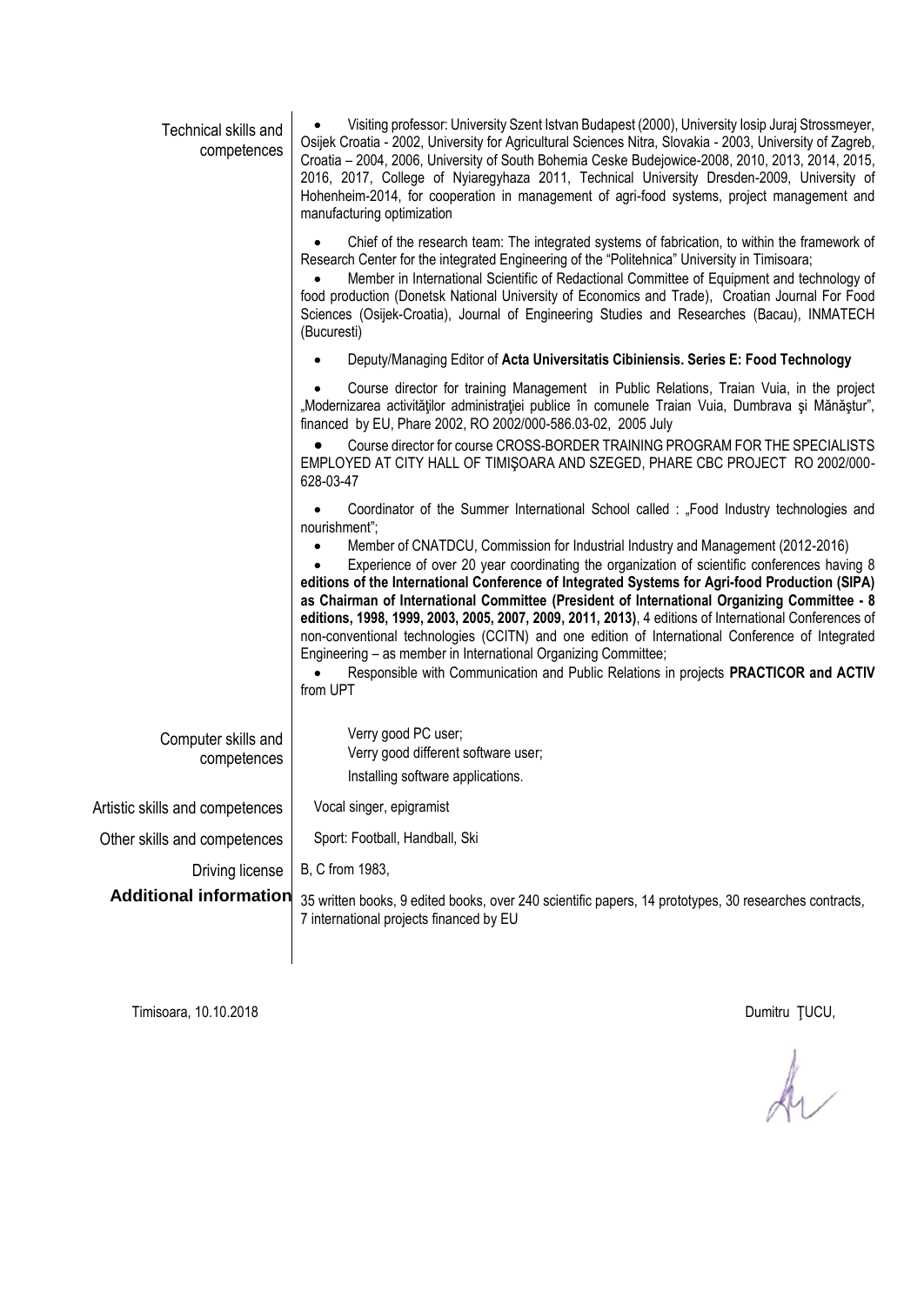# **LIST OF PUBLICATIONS**

# **1. BOOKS, MANUALS, COURSES and CULTURE**

# **1. A. Written**<br>1. **Tucu D.**

- 1. **Tucu D**., 2007, *Sisteme tehnologice integrate pentru morarit si panificatie*, Ed. Orizonturi Universitare, ISBN 13: 978-973-638-304-5, pp. 500
- **2. Țucu D.,** 2010, *Optimizarea costurilor calității***,** Ed. Eurostampa, Timisoara, ISBN 978-606- 569-076-9, pag.188
- **3. Ţucu Dumitru,** 2012, *Ingineria sistemelor industriale de proces*, Ed. Eurostampa, Timisoara, 978-606-569-325-8, pag.172
- 4. **Țucu D.,** 2016, *Optimizarea costurilor calității în sistemele industriale***,** Ed. Eurostampa, Timisoara, ISBN 978-606-32-0230-8, pag.204

# **1. B. Edited**

1. **Ţucu**, **D.,** Mnerie, D., Sycolia, L.,Pay, G., 2011, *Integrated systems for agri-food production – Food & Energy for XXI Century*, Ed. BESSENYEI GYORGY Konyvkiado, Nyiregyhaza-Hungary, pag. 384, ISBN 978-615-5097-26-3

# **2. ARTICLES PUBLISHED IN JOURNALS (ROMANIA and abroad)**

- 1. **Tucu, D.**, Rotarescu, V., Mnerie, D., 2007, *Considerations about optimization systems for renewable energy resources,* Buletinul Stiintific al Universitatii Politehnica Timisoara, Seria Mecanica, Tom 52(66), Fascicola 4, ISSN 1224-6077
- 2. **Tucu, D.**, Mnerie, D., Rotarescu, V., 2007, *Sollutions for obtaining of biofuels from houses and urban wastes,* Buletinul Stiintific al Universitatii Politehnica Timisoara, Seria Mecanica, Tom 52(66), Fascicola 4, ISSN 1224-6077
- *3.* **Ţucu D.,** Mnerie D., 2007, *Combustibili neconvenţionali- o soluţie pentru energia durabilă*, Buletinul AGIR, anul XII, nr.3, iulie – septembrie 2007, ISSN 1224-7928, p.9-13
- *4.* D.Mnerie, **D.Ţucu,** Gabriela Anghel, 2007, *Managementul energetic al sistemelor integrate de producţie agroalimentară***,** Buletinul AGIR, anul XII, nr.3, iulie – septembrie 2007, ISSN 1224-7928, p.9-13
- *5.* Herman L., **Țucu Dumitru***,* 2010, *Optimization criteria for renewable energy supply systems,* Buletinul AGIR nr.2-3, p. 113 **(Indexată BDI)**
- *6.* Smaranda Alexandru, **Ţucu Dumitru**, 2011 *[Different industrial applications of lignin as a](http://www.agir.ro/buletine/1293.pdf)  [sustainabale](http://www.agir.ro/buletine/1293.pdf) material,* Buletinul AGIR Supliment 2011 **(BDI)**
- *7.* **Ţucu Dumitru**, Hollerbach Wilhelm, 2011*, [The use of eucalyptus oil for wireworms control](http://www.agir.ro/buletine/1299.pdf)  [in energetic willow crops,](http://www.agir.ro/buletine/1299.pdf)* Buletinul AGIR Supliment 2011 **(BDI)**
- *8.* **Ţucu Dumitru**, Smaranda Alexandru, Rotărescu Vasile, Condescu Mihai, 2011, *[Life cycle](http://www.agir.ro/buletine/1352.pdf)  [costs in analyze of opportunities for willow's culture as biomass ressources in Banat region,](http://www.agir.ro/buletine/1352.pdf)*  Buletinul AGIR Supliment 2011 **(BDI)**
- *9.* Gabriel Dămăcuş, Iancu Anca, **Ţucu Dumitru**, 2014, *Packaging Penetration with Lamination Adhesive Components Compounds,* Revista de materiale plastice 51, nr. 1 din 2014, p. 86-89, **(ISI)**
- *10.* Cătălin Crişan, Dumitru Mnerie, **Ţucu Dumitru** and Dorina Ruşeţ, *Principles of safety and occupational health in manufacturing processes based on non-conventional technologies,*  Nonconventional Technologies Review, nr.3/2012, p. 32-35 **(BDI)**
- **11.** Filipovici, Alexandru; **Tucu, Dumitru**; Bialowiec, Andrzej; Bukowski, Przemyslaw; Crisan, George Catalin; Lica, Septimiu; Pulka, Jakub; Dyjakon, Arkadiusz; Debowski, Marcin, 2017, Effect of Temperature and Heating Rate on the Char Yield in Sorghum and Straw Slow Pyrolysis, REVISTA DE CHIMIE **Volume:** 68 **Issue:** 3 **Pages:** 576-580 **(ISI)**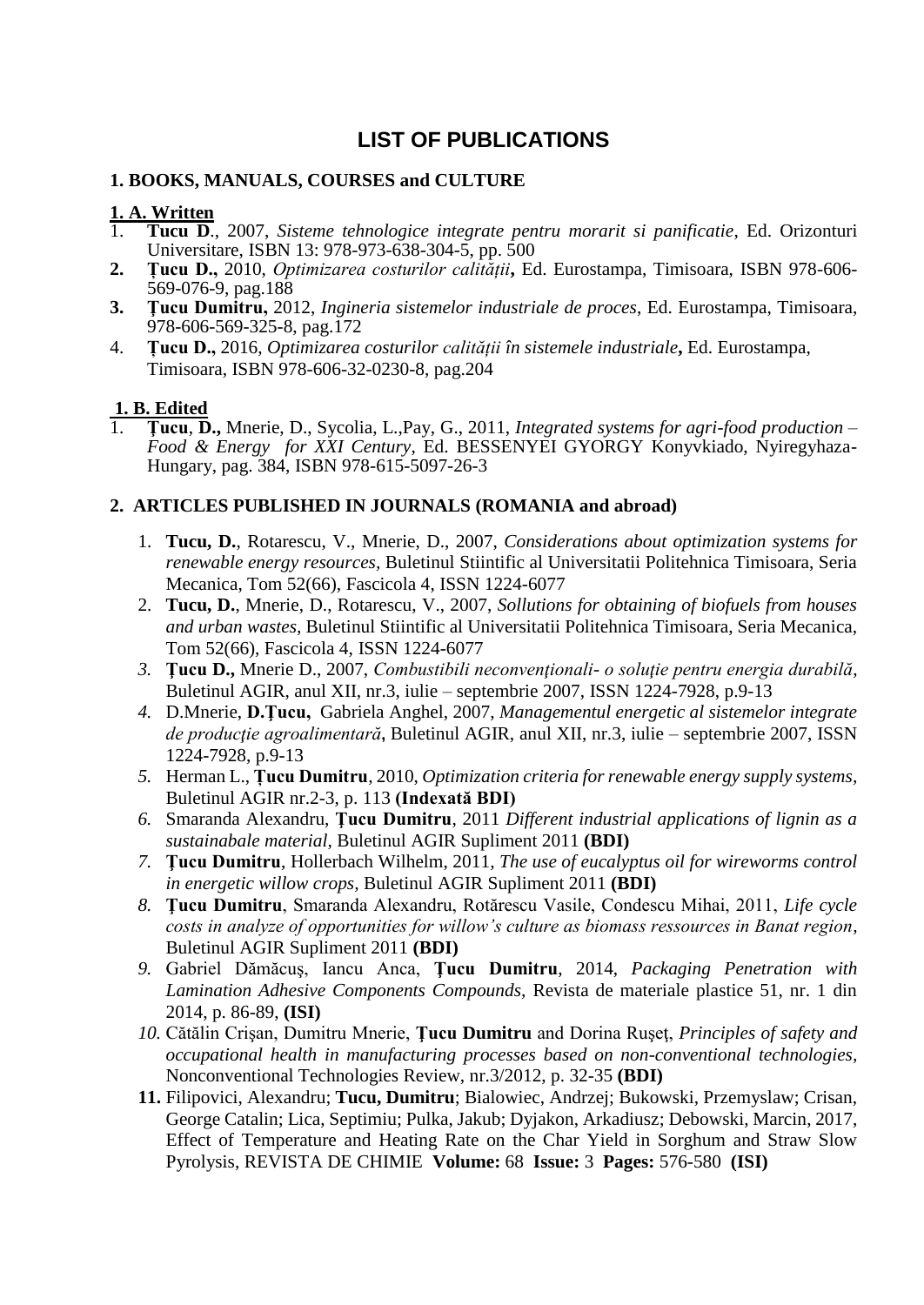## **3. ARTICLES PUBLISHED IN PROCEEDINGS (ROMANIA and abroad)**

1.Gusetoriu, Ionela Ramona; **Tucu, Dumitru,** (2012), Influence of occupational stress in jobs in the field of nanomaterials, 4th International Conference on NANOCON, Brno, Czech Republic, Pages: 531-536, **(ISI)**

2.Gusetoriu, Ionela Ramona; **Tucu, Dumitru**, (2013), S*tress risk in management systems in metallurgical problems,* 22nd International Conference on Metallurgy and Materials (METAL), Brno, Czech Republic, Pages: 1904-1908, **(ISI)**

3.**Tucu Dumitru**, (2014), *The behaviour of willow stems by cutting in nurseries*, Actual Tasks on Agricultural Engineering, Proceedings, Opatija, Croatia, ISSN 1333-2651, p. 405-413 **(ISI)**

4.**Tucu Dumitru**, Filipovici Alexandru, (2014), C*ontrolled stems cutting module for SRC Nurseries*, Actual Tasks on Agricultural Engineering, Proceedings, Opatija, Croatia, ISSN 1333- 2651, p. 397-404 **(ISI)**

5.Ionel Ioana; Nanu Sorin; **Tucu Dumitru;** et al., (2014), *[Novel Solution for Automated](https://apps.webofknowledge.com/full_record.do?product=WOS&search_mode=GeneralSearch&qid=1&SID=R2daaQlpvXmY8elOJXu&page=1&doc=3&cacheurlFromRightClick=no)  [Processing of Harvested Rods in SRC Nurseries,](https://apps.webofknowledge.com/full_record.do?product=WOS&search_mode=GeneralSearch&qid=1&SID=R2daaQlpvXmY8elOJXu&page=1&doc=3&cacheurlFromRightClick=no)* ICONBM: INTERNATIONAL CONFERENCE ON BIOMASS, PTS 1 AND 2 Book Series: Chemical Engineering Transactions, Volume: 37, Pages: 853-858 **(ISI)**

6.**Tucu Dumitru**, (2015), [RELATIONSHIP BETWEEN CUTTER INCLINATION AND](https://apps.webofknowledge.com/full_record.do?product=WOS&search_mode=GeneralSearch&qid=1&SID=R2daaQlpvXmY8elOJXu&page=1&doc=1&cacheurlFromRightClick=no)  [CUTTING FORCE FOR THE STALKS OF SALIX VIMINALIS VAR. ENERGO,](https://apps.webofknowledge.com/full_record.do?product=WOS&search_mode=GeneralSearch&qid=1&SID=R2daaQlpvXmY8elOJXu&page=1&doc=1&cacheurlFromRightClick=no) Actual Tasks on Agricultural Engineering, Proceedings, Opatija, Croatia, ISSN 1333-2651, Volume: 43, Pages: 695-702 **(ISI)**

7.A Filipovici, **D Țucu,** 2016**,** [Slow pyrolysis process in the case of energetic willow from Banat](https://www.cabdirect.org/cabdirect/abstract/20163246116)  [region,](https://www.cabdirect.org/cabdirect/abstract/20163246116) Proceedings of the 44th International Symposium on Agricultural Engineering: Actual Tasks on Agricultural Engineering, Opatija, Croatia, 23-26 February 2016/University of Zagreb, Faculty of Agriculture, p.397-404 **(ISI)**

8.L Gaceu, **D Tucu,** D Mnerie, OB Oprea, 2016[, Labview tool for infrared monitoring the quality](https://www.cabdirect.org/cabdirect/abstract/20163246107)  [of vegetables drying process,](https://www.cabdirect.org/cabdirect/abstract/20163246107) Proceedings of the 44th International Symposium on Agricultural Engineering: Actual Tasks on Agricultural Engineering, Opatija, Croatia, 23-26 February 2016/University of Zagreb, Faculty of Agriculture, p.311-32 **(ISI)**

9.Crisan, George Catalin; **Tucu, Dumitru**; Boboescu, Remus, 2017, IMPROVEMENT OF SAFE & HEALTHY WORK SYSTEMS IN AGRICULTURAL SME'S, ACTUAL TASKS ON AGRICULTURAL ENGINEERING **Book Series:** Actual Tasks on Agricultural Engineering-Zagreb **Volume:** 45 **Pages:** 657-663 **(ISI)**

10. Bodin, Florin; Mnerie, Dumitru; Tucu, Dumitru; Nagy, Vasile, 2017, ELEMENTS TO OPTIMIZE OF THE EDUCATIONAL AND FORMATIVE MANAGEMENT OF ENGINEERS SPECIALIZED FOR JOBS IN THE AGRICULTURE'S MECHANIZATION, ACTUAL TASKS ON AGRICULTURAL ENGINEERING **Book Series:** Actual Tasks on Agricultural Engineering-Zagreb **Volume:** 45 **Pages:** 623-629 **(ISI)**

11. Maris, Stefan-Alfred); Tucu, Dumitru; Banabatsas, Theoharis; Nagy, Vasile; Maris, Simina; Nenu, Petre-Florinel, 2017, POSSIBILITIES OF USING THE ROBOTS IN GREENHOUSES, ACTUAL TASKS ON AGRICULTURAL ENGINEERING **Book Series:** Actual Tasks on Agricultural Engineering-Zagreb **Volume:** 45 **Pages:** 531-537 **(ISI)**

12. **Ţucu, D.,** Pop, A., Mnerie, D., 2007, *Sorghum bicolor- one complet solution for integrated agriculture,* Integrated Systems for Agri-Food Production - Durable Development, Sibiu, Proceedigs publicate in Editura Orizonturi Universitare, Timisoara, ISBN 978-973-638-348-9

13. **Ţucu, D**., 2007, *Optimization of independent farms by energy consumption,* Integrated Systems for Agri-Food Production - Durable Development, Sibiu, Proceedigs publicate in Editura Orizonturi Universitare, Timisoara, ISBN 978-973-638-348-9

14. Mnerie, D., **Ţucu, D**., Anghel Gabriela, Slavici, T., 2008, *Study about integration capacity of systems for agro-food production,* Proceedings of the 36 International Symposium on Agricultural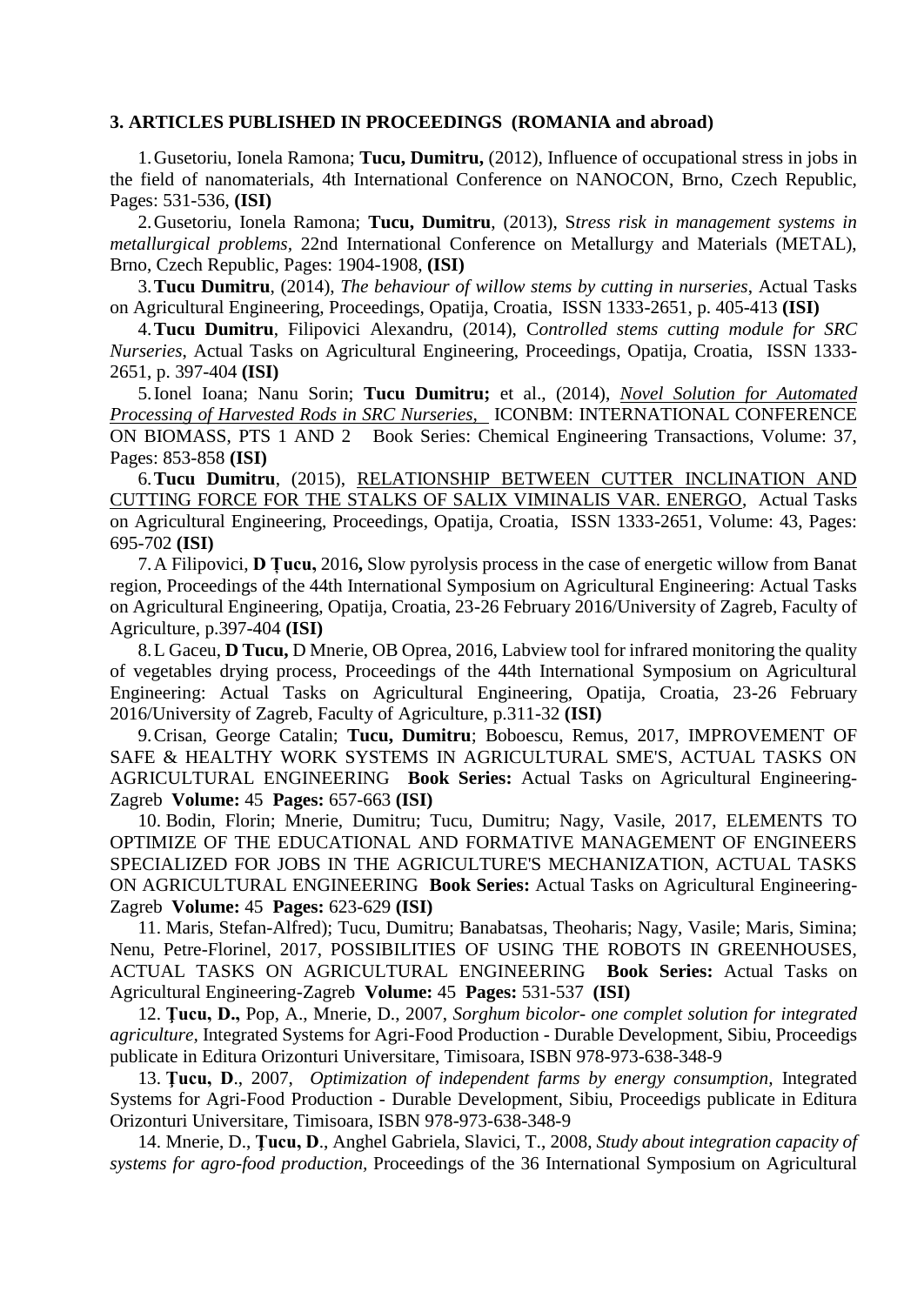Engineering, Actual Tasks on Agricultural Engineering, Opatija, 2008, UDC 338.43:631.16, ISSN 1333-2651, pp. 617-622 **(Indexată ISI)**

15. **Țucu Dumitru**, 2008, *Optimization of Integrated Approach to Renewable Energy Supply*, 20th Croatian and 3rd International Congress of Technologists for Post-harvest Technology "Zrnko '08", Stubičke Toplice, Croatia, p.94

16. **Țucu Dumitru**, Rotarescu V. 2008, *About Possibilities for Using Fuzzy Logic in the Optimization of Investments in Renewable Energy*, 20th Croatian and 3rd International Congress of Technologists for Post-harvest Technology "Zrnko '08", Stubičke Toplice, Croatia, p.96

17. W. Hoolerbach, **Țucu Dumitru**, 2009, *Analyze of opportunities for optimum culture of biomass ressources in Banat region*, Proceedings of the 6th International Conference Integrated Systems for Agri-Food Production, SIPA'09, Nyiregyhaza, Hungary, ISBN 978-963-9909-40-3,

18. Anca Iancu, G. Damacus, **Țucu Dumitru**, 2009, *Antioxidant extracts of some wild fruits*, Proceedings of the 6th International Conference Integrated Systems for Agri-Food Production, SIPA'09, Nyiregyhaza, Hungary, ISBN 978-963-9909-40-3,

19. M. A. Boboc, G. C. Crisan, **Țucu Dumitru**, 2009, *Considerations about cinematic analysis of robots used in agriculture and food industry*, Proceedings of the 6th International Conference Integrated Systems for Agri-Food Production, SIPA'09, Nyiregyhaza, Hungary, ISBN 978-963-9909- 40-3,

20. G. Golîmba, **Ţucu Dumitru**, 2009, *Considerations about integrated engineering principles in design and manufacturing of grippers for food industry*, Proceedings of the 6th International Conference Integrated Systems for Agri-Food Production, SIPA'09, Nyiregyhaza, Hungary, ISBN 978-963-9909-40-3,

21. L. Herman, **Țucu Dumitru,** R. Herman, 2009, Renewable energy supply optimization, Proceedings of the 6th International Conference Integrated Systems for Agri-Food Production, SIPA'09, Nyiregyhaza, Hungary, ISBN 978-963-9909-40-3,

22. **Țucu Dumitru**, Mnerie D, 2010, *Optimization of renewable energy supply*, 38th International Symposium on Agricultural Engineering, ACTUAL TASKS ON AGRICULTURAL ENGINEERING, PROCEEDINGS, Opatija, Croatia, ISSN 1333-2651, p. 439-446 **(ISI)**

23. **Țucu Dumitru,** Golimba AG, Slavici T, 2010, *Fuzzy methods in renewable energy optimization*, ACTUAL TASKS ON AGRICULTURAL ENGINEERING, PROCEEDINGS, Opatija, Croatia, ISSN 1333-2651, p. 455-462 **(ISI)**

24. **Țucu Dumitru,** Golimba AG, Mnerie D, 2010, *Grippers design integrated in handling systems destinated to agriculture mechanization*, ACTUAL TASKS ON AGRICULTURAL ENGINEERING, PROCEEDINGS, Opatija, Croatia, ISSN 1333-2651, p. 447-454 **(ISI)**

25. Mnerie D., **Țucu Dumitru**, Balcu I, Mnerie GV, Mirica M, 2010, *Bio-ethanol from cellulose sweepings*, ACTUAL TASKS ON AGRICULTURAL ENGINEERING, PROCEEDINGS, Opatija, Croatia, ISSN 1333-2651, p. 463-474 **(ISI)**

26. Mnerie D., **Țucu Dumitru**, Anghel GV, Slavici T, 2010, *Study about integration capacity of systems for agri-food production*, ACTUAL TASKS ON AGRICULTURAL ENGINEERING, PROCEEDINGS, Opatija, Croatia, ISSN 1333-2651, p.617-622 **(ISI)**

27. **Tucu Dumitru**; Hollerbach Wilhelm, 2011, *Analzye of opportunities for willow's culture as biomass resources in Banat Region*, Actual Tasks on Agricultural Engineering-Zagreb Volume: 39 Pages: 171-178 **(ISI)**

28. Herman Liviu; **Tucu Dumitru**, 2011, *Integration of renewable sources of energy in an independent farm*, Actual Tasks on Agricultural Engineering-Zagreb Volume: 39 Pages: 179-187 **(ISI)**

29. Golimba Antonio-Gabriel,**Tucu Dumitru**, 2011, *Considerations on optimizing the palletizing systems of agricultural products using robotics elem*ents, Actual Tasks on Agricultural Engineering-Zagreb Volume: 39 Pages: 367-373 **(ISI)**